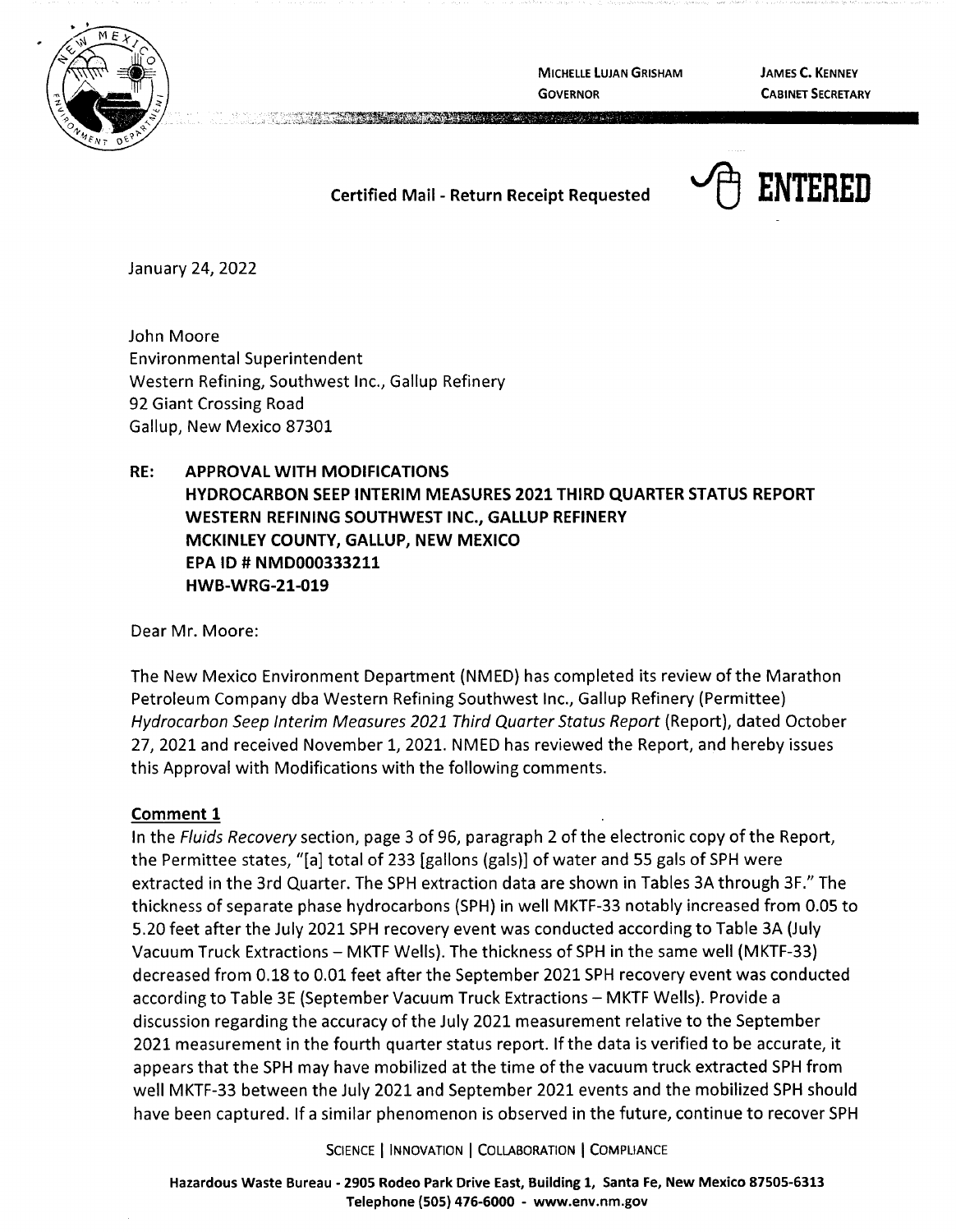Mr. Moore January 24, 2022 Page 2

until the SPH thickness returns a thickness similar to originally observed SPH levels.

#### **Comment 2**

In the Investigations, Sour Naphtha Investigation section, page 3 of 96, bullet 1 of the electronic copy of the Report, the Permittee states, "[t]he Sour Naphtha Investigation Work Plan (IWP) was submitted to NMED on September 28, 2021, to investigate the extent of impacts from the March 26, 2017, sour naphtha release. The proposed investigation will include collection of 11 surface and 11 subsurface samples. The investigation will be completed within 60 days after receiving NMED approval." NMED issued the Disapproval Sour Naphtha Release Investigation Work Plan on November 30, 2021 and directed the Permittee to submit a revised Investigation Work Plan no later than **April 4, 2022.** This comment serves as a reminder. No response is required.

 $^{\prime}$ 

#### **Comment 3**

In the Investigations, AOC 35 section, page 4 of 96, bullet 2 of the electronic copy of the Report, the Permittee states, "[t]he revised AOC 35 IWP was submitted to NMED on September 1, 2021. The investigation will be completed within 60 days after receiving NMED approval." NMED issued the Disapproval Revised Investigation Work Plan No. 2 Area of Concern 35 on October 22, 2021 and directed the Permittee to submit a revised Investigation Work Plan no later than **March 31, 2022.** This comment serves as a reminder. No response is required.

The Permittee has fulfilled its obligation to implement source control measures to the extent practicable and to submit quarterly reports to NMED. The Permittee must continue to implement source control measures at the site and continue to submit quarterly status reports. Comment 1 must be addressed in the upcoming 2021 fourth quarter status report which must be submitted to NMED no later than **February 11, 2022.** 

This approval is based on the information presented in the document as it relates to the objectives of the work identified by NMED at the time of review. Approval of this document does not constitute agreement with all information or every statement presented in the document.

If you have questions regarding this letter, please contact Michiya Suzuki of my staff at 505- 690-6930.

**Sincerely,** 

*/ ~:J,///j,// -....,/C~./* {tr'( \_\_

**Dave Cobrain Program Manager Hazardous Waste Bureau**